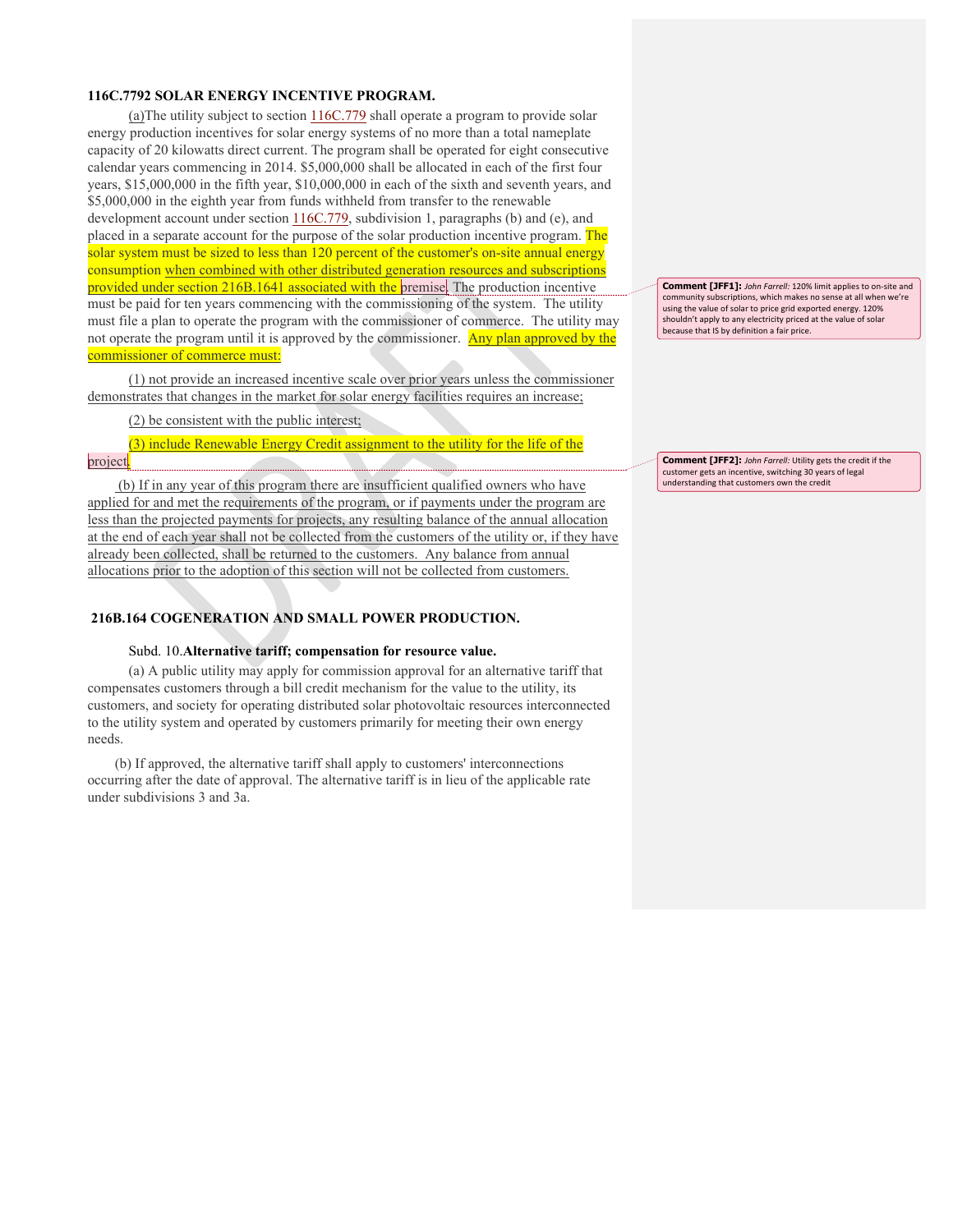(c) The commission shall after notice and opportunity for public comment approve the alternative tariff provided the utility has demonstrated the alternative tariff:

(1) appropriately applies the methodology established by the department and approved by the commission under this subdivision;

(2) includes a mechanism to allow recovery of the cost to serve customers receiving the alternative tariff rate;

(3) charges the customer for all electricity consumed by the customer at the applicable rate schedule for sales to that class of customer;

(4) credits the customer for all electricity generated by the solar photovoltaic device at the distributed solar value rate established under this subdivision;

(5) applies the charges and credits in clauses (3) and (4) to a monthly bill that includes a provision so that the unused portion of the credit in any month or billing period shall be carried forward and credited against all charges. In the event that the customer has a positive balance after the 12-month cycle ending on the last day in February, that balance will be eliminated and the credit cycle will restart the following billing period beginning on March 1;

(6) complies with the size limits specified in subdivision 3a;

(7) complies with the interconnection requirements under section 216B.1611; and

(8) complies with the standby charge requirements in subdivision 3a, paragraph (b).

(d) The commission shall not require the utilty to add any amount, including but not limited to incentives, subsidies, and adders to the alternative tariff calculated under the methodology established under paragraph (f).

(e) A utility must provide to the customer the meter and any other equipment needed to provide service under the alternative tariff.

(ef) The department must establish the distributed solar value methodology in paragraph (c), clause (1), no later than January 31, 2014. The department must submit the methodology to the commission for approval. The commission must approve, modify with the consent of the department, or disapprove the methodology within 60 days of its submission. When developing the distributed solar value methodology, the department shall consult stakeholders with experience and expertise in power systems, solar energy, and electric utility ratemaking regarding the proposed methodology, underlying assumptions, and preliminary data.

(fg) The distributed solar value methodology established by the department must, at a minimum, account for the value of energy and its delivery, generation capacity, transmission capacity, transmission and distribution line losses, and environmental value. The department may, based on known and measurable evidence of the cost or benefit of solar operation to the utility, incorporate other values into the methodology, including credit for locally

**Comment [JFF3]:** *John Farrell:* No residential adder for community solar to make it easier to get residential customers or low-income folks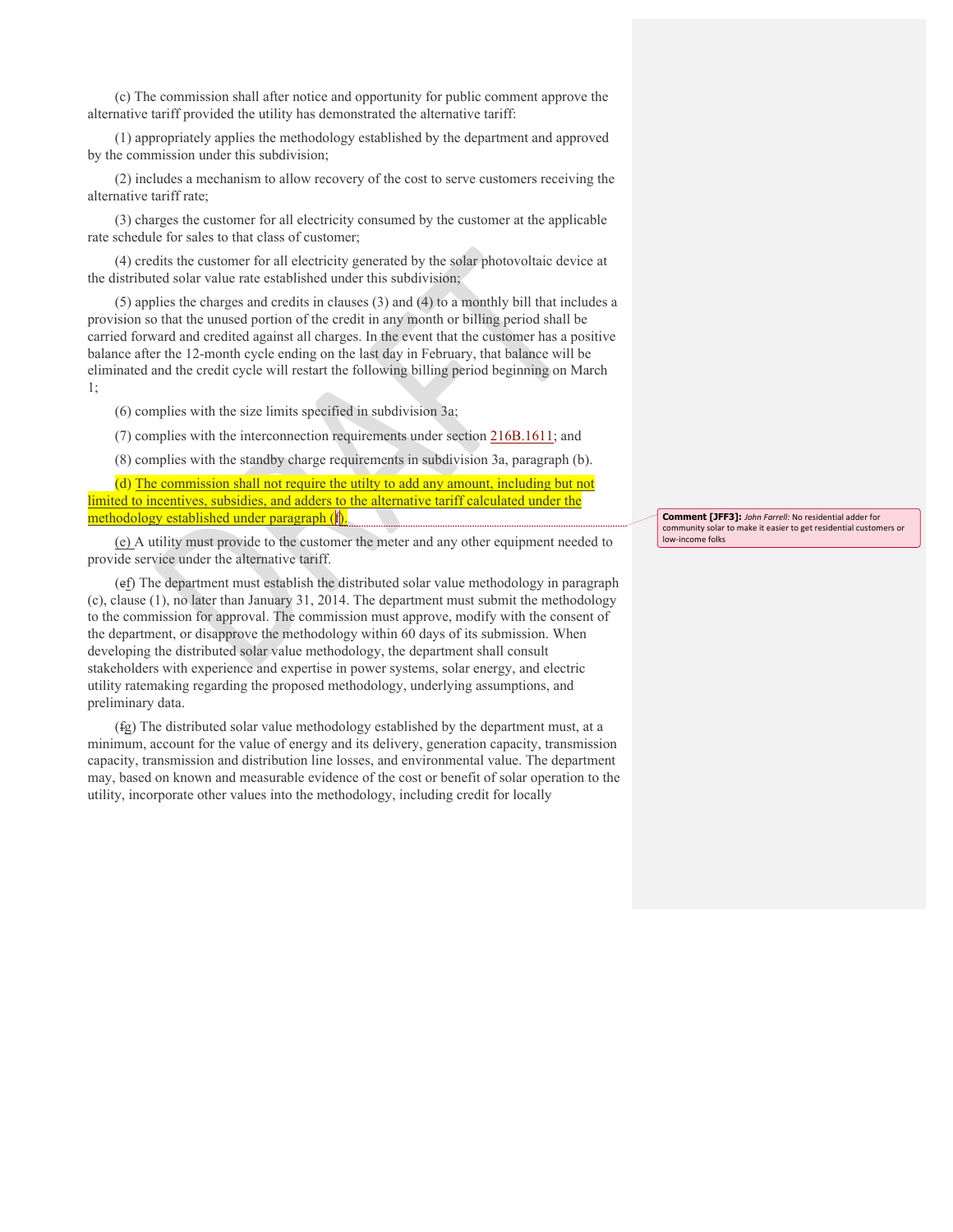manufactured or assembled energy systems, systems installed at high-value locations on the distribution grid, or other factors

(gh) The credit for distributed solar value applied to alternative tariffs approved under this section shall represent the present value of the future revenue streams of the value components identified in paragraph (f).

(hi) The utility shall recalculate the alternative tariff on an annual cycle, and shall file the recalculated alternative tariff with the commission for approval.

(ij) Renewable energy credits for solar energy credited under this subdivision belong to the electric utility providing the credit.

(j) The commission may not authorize a utility to charge an alternative tariff rate that is lower than the utility's applicable retail rate until three years after the commission approves an alternative tariff for the utility.

(k) A utility must enter into a contract with an owner of a solar photovoltaic device receiving an alternative tariff rate under this section that has a term of at least 20 years, unless a shorter term is agreed to by the parties.

(l) An owner of a solar photovoltaic device receiving an alternative tariff rate under this section must be paid the same rate per kilowatt-hour generated each year for the term of the contract.

## **216B.1691 RENEWABLE ENERGY OBJECTIVES.**

#### Subd. 2f.**Solar energy standard.**

(a) In addition to the requirements of subdivisions 2a and 2b, each public utility shall generate or procure sufficient electricity generated by solar energy to serve its retail electricity customers in Minnesota so that by the end of 2020, at least 1.5 percent of the utility's total retail electric sales to retail customers in Minnesota is generated by solar energy.

(b) For a public utility with more than 200,000 retail electric customers, at least ten percent of the 1.5 percent goal must be met by solar energy generated by or procured from solar photovoltaic devices with a nameplate capacity of  $20-40$  kilowatts or less. Any generation for which a subscriber of a community solar garden receives a credit on their bill under section 216B.1641 shall count toward the requirement of this section, provided that the subscriber's share of the community solar garden is 40 kw or less. If a subscriber has shared in more than one community solar garden, each subscription shall be treated separately for the purposes of this paragraph.

**Comment [JFF5]:** John Farrell: Community solar would count toward the state's small solar carve out intended to diversify the size and scale of individual solar projects

#### **216B.1641 COMMUNITY SOLAR GARDEN.**

**Comment [JFF4]:** John Farrell: No more leeway for the Public Utilities Commission on value of solar factors, even if they make economic sense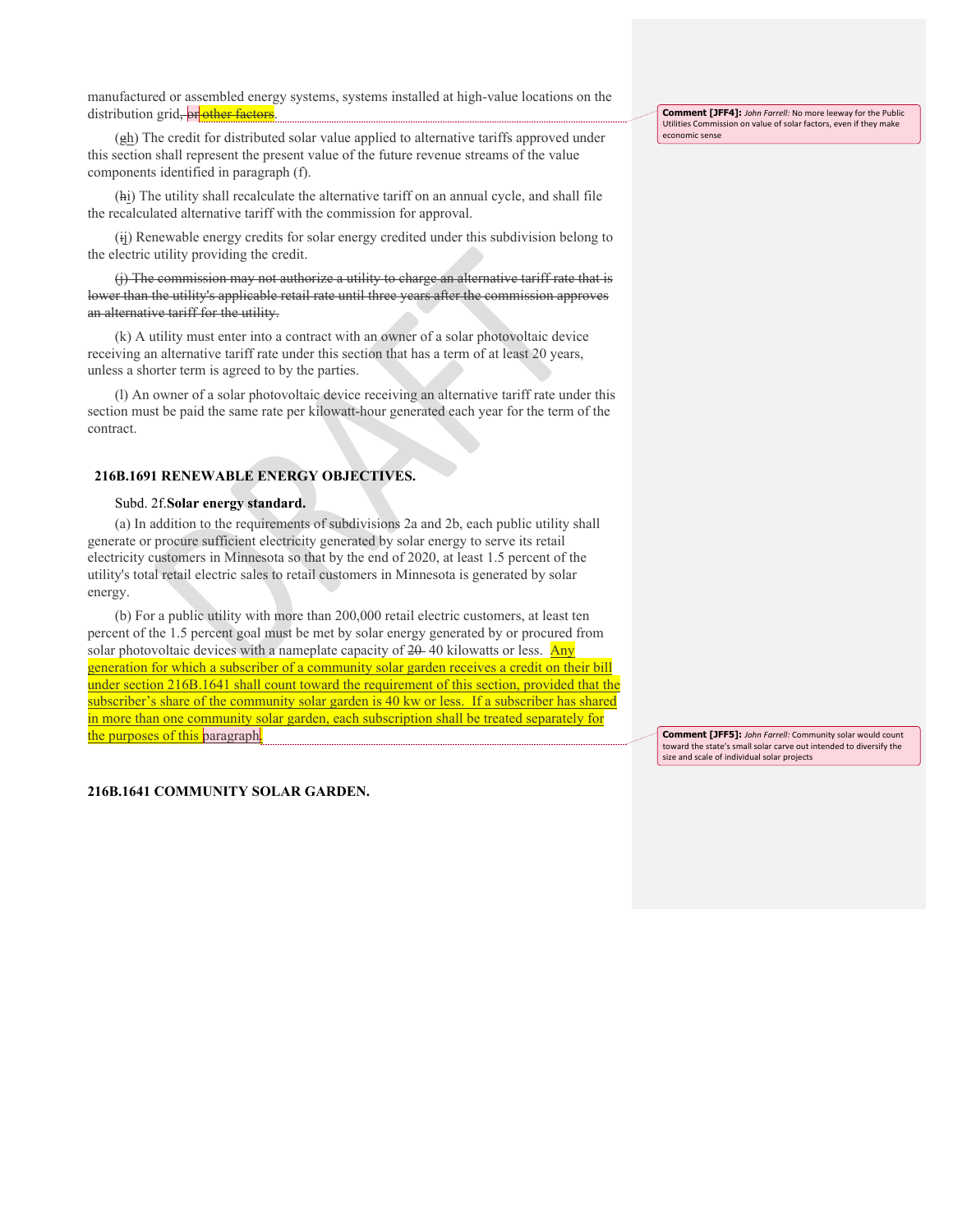(a) The public utility subject to section 116C.779 shall file by September 30, 2013, a plan with the commission to operate a community solar garden program which shall begin operations within 90 days after commission approval of the plan. Other public utilities may file an application at their election. The community solar garden program must be designed to offset the energy use of not less than five subscribers in each community solar garden facility of which no single subscriber has more than a 40 percent interest. The owner of the community solar garden may be a public utility or any other entity or organization that contracts to sell the output from the community solar garden to the utility under section 216B.164. There shall be no limitation on the number or cumulative generating capacity of community solar garden facilities other than the limitations imposed under section 216B.164, subdivision 4c, or other limitations provided in law or regulations.

(b) A solar garden is a facility that generates electricity by means of a ground-mounted or roof-mounted solar photovoltaic device whereby subscribers receive a bill credit for the electricity generated in proportion to the size of their subscription. The solar garden must have a nameplate capacity of no more than one megawatt. For the purpose of determining the size of a solar garden, two or more solar gardens shall be combined and counted as a single solar garden if they are on the same or adjacent property, regardless of ownership, and where any such solar garden is constructed after July 2019. Each subscription shall be sized to represent at least 200 watts of the community solar garden's generating capacity and to supply, when combined with other distributed generation resources serving the premises, no more than 120 percent of the average annual consumption of electricity by each subscriber at the premises to which the subscription is attributed.

(c) The solar generation facility must be located in the service territory of the public utility filing the plan. Subscribers must be retail customers of the public utility located in the same county or a county contiguous to where the facility is located.

(d) The public utility must purchase from the community solar garden all energy generated by the solar garden. The purchase shall be at the rate calculated under section 216B.164, subdivision 10, or, until that rate for the public utility has been approved by the commission, the applicable retail rate. A solar garden is eligible for any incentive programs offered under either section 116C.7792 or section 216C.415. A subscriber's portion of the purchase shall be provided by a credit on the subscriber's bill.

(e) The commission may approve, disapprove, or modify a community solar garden program. Any plan approved by the commission must:

(1) reasonably allow for the creation, financing, and accessibility of community solar gardens at a reasonable cost to customers of the utility;

(2) establish uniform standards, fees, and processes for the interconnection of community solar garden facilities that allow the utility to recover reasonable interconnection costs for each community solar garden;

(3) not apply different requirements to utility and nonutility community solar garden facilities;

**Comment [JFF6]:** *John Farrell:* This is particularly pernicious, preventing developers from aggregating projects to reduce the<br>impact of interconnection fees and instead making them apply separately for each project.

**Comment [JFF7]:** *John Farrell:* A shot at non-utility ownership, because Xcel doesn't have to be concerned with financing of utilityowned projects

**Comment [JFF8]:** John Farrell: Backdoor way to limit CSG program capacity, as this replaces "reasonably" with "reasonable cost," Xcel's entire argument against community solar (see every Xcel filing in docket 13-867)